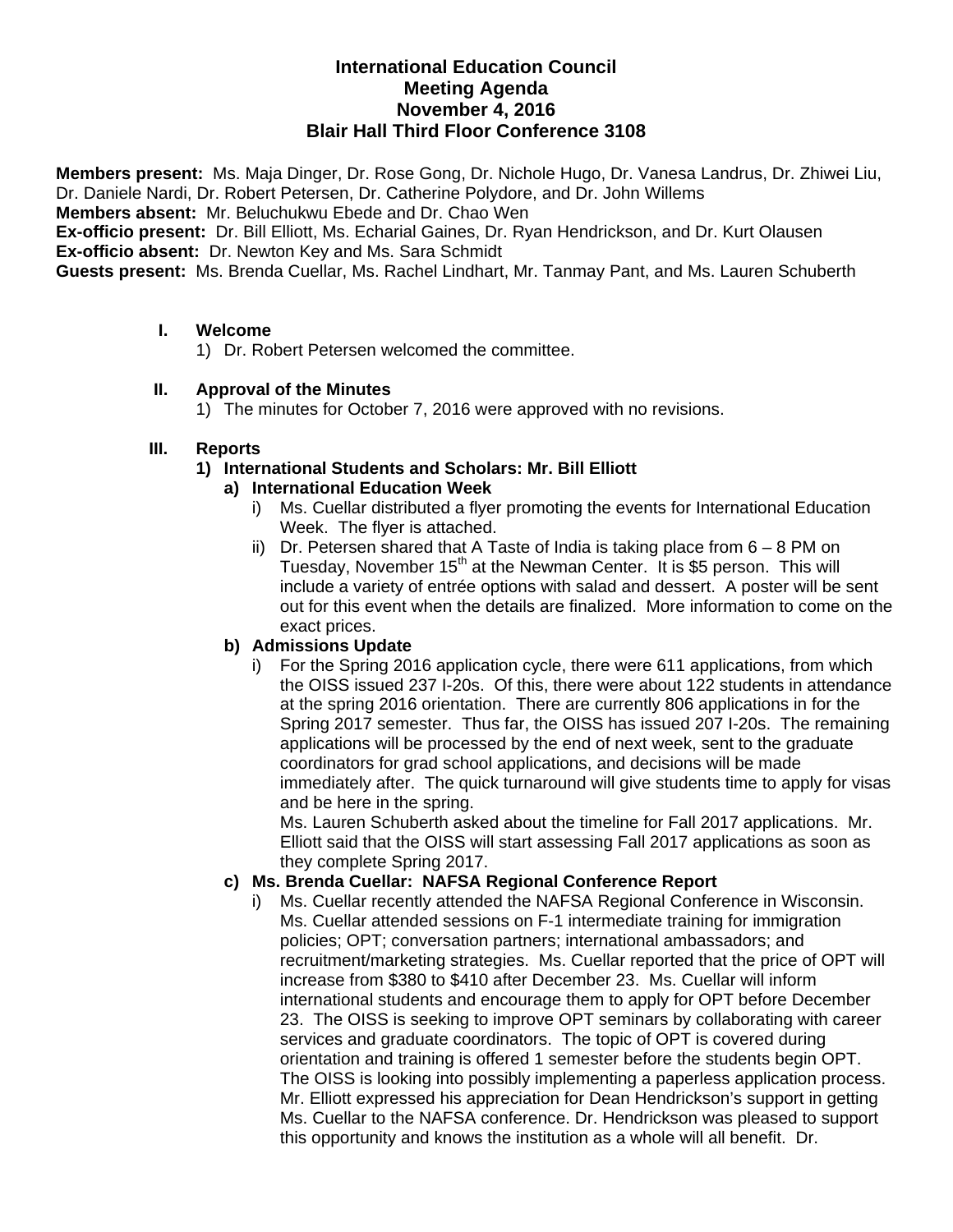Hendrickson also expressed President Glassman's support of international recruitment travel.

## **d) Recruitment fair**

- i) Ms. Cuellar attended an international student recruitment fair in Chicago. There was a great turnout of 4 of 5 schools there of 30 high school, undergraduate, and community college students in attendance. One student has applied to EIU as a result of this fair. Another student has applied for FA17 semester. Ms. Cuellar has been in communication with both students.
- e) **TLC update**
	- i) Ms. Schuberth expressed that the EIU application process is confusing for students, especially those applying for Master's programs. Students are challenged by finding the program application and then applying to both the program and the OISS. Ms. Schuberth will keep assessing this process and begin working with Ms. Cuellar to make it easier for students.
	- ii) There are 20 students from Mexico coming this weekend. TLC was able to arrange 20 homestays for the students. The students will be here until December 4. They were recruited through Proyecta 10,000. The Charleston community is working together to provide events for the students and instructors. Ms. Schuberth is working with Mr. Mark Hudson, Director of Housing and Dining Services, to implement a larger scholarship that allows TLC to host visiting students in the residence halls during their visit.
	- iii) Recent visitors to TLC include Dr. Peter Liu and Dr. Austin Cheney from the Technology department as well as student athletes. Ms. Krishna Thomas will be visiting TLC next week to discuss the process to enter EIU. The AIS President will also visit and the English Club will be hosting another event with TLC. There will potentially be 12 TLC students entering EIU in the Spring 2017 upon completion of the program. If any departments would like to meet with the students, please e-mail Ms. Schuberth. Dr. Polydore suggested sending this opportunity out to faculty as well.

## **2) Study Abroad: Dr. Kurt Olausen**

## **a) Spring Programs Enrollment Update**

i) Dr. Olausen reported that there are 25 spring semester applications. He expressed his thanks to the Study Abroad Committee for helping evaluate scholarship applications. Eleven students received scholarship awards for a total of \$9912.11 through need-based scholarships, merit scholarships, endowed scholarships and tuition waivers. All 11 students accepted their scholarships.

## **b) Spring Applications and Scholarships**

i) There are currently 12 applications in the system for the Guatemala spring break program. The OSA anticipates a successful spring break program for 2017.

## **c) Passport Caravan Update**

i) The Passport Caravan is Wednesday, November 9. All materials are here and ready. A CIEE representative as well as passport processors from the Coles Country Treasurer's Office will be present. The Passport Caravan is taking place in the Charleston/Mattoon Room in the MLK Jr. University Union from 10 AM  $-3$ PM. The event is booked to capacity, with seventy-five students committed as well as additional waitlisted students. Dr. Olausen thanked CIEE for selecting EIU as a Passport Caravan site, the Treasurer's Office for sending their staff to campus to process the applications, as well as the OSA staff for their hard work.

## d) **Summer Programs**

i) Numbers will fluctuate; There are currently 42 started applications for summer faculty-led programs. These numbers will fluctuate over the next couple of months, however this is a good start for November.

# **3) Dean's Report: Dr. Ryan Hendrickson**

**a) Tuition Rate Partnership Proposal**